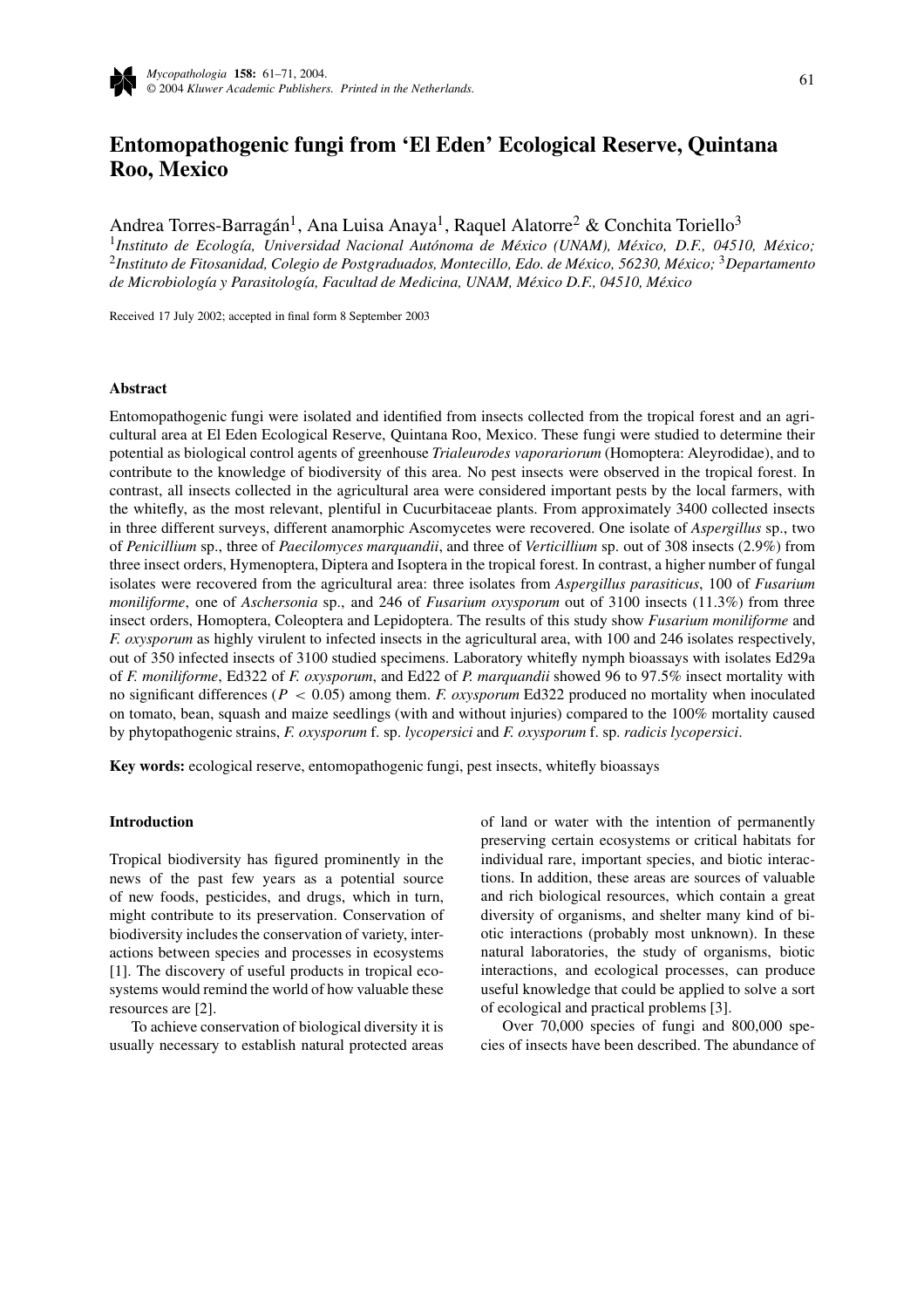both fungi and insects, and their contact in a variety of habitats, provide these organisms an opportunity for interaction and coevolution [4]. Relationships between fungi and insects may be mutualistic, through commensal to obligatory pathogenic [5]. Studies on microbiological antagonisms of pest insects in natural protected areas have been conducted in countries like Russia [6] and Ecuador [7], and have identified potential biological control micro-organisms. Detailed studies of mycoparasite population dynamics and their hosts are necessary in order to determine their potential use as biocontrol agents [8].

The use of microbial insecticides in integrated pest management reduces dependence on chemical pesticides [9]. In particular, the use of entomopathogenic fungi as biocontrol agents has several advantages. One such example is their relatively narrow host ranges by targeting specific pest populations while preserving natural predators and other beneficial insects [3].

The aim of the present investigation was to isolate and to identify entomopathogenic fungi in the tropical forest and agricultural areas of El Eden Ecological Reserve, Quintana Roo, Mexico, to determine their potential use against the greenhouse whitefly *Trialeurodes vaporariorum*, and to contribute to the knowledge of biodiversity of this area.

#### **Materials and methods**

#### *Collection site*

The study was conducted at El Eden Ecological Reserve in the State of Quintana Roo, Mexico. This reserve is located at the north-eastern portion of the Yucatan Peninsula, at  $21^{\circ}13'$  N and  $87^{\circ}11'$  W, and an altitude of 5–10 m. The dry season is from December to April and the rainy season from May to November. The major ecosystems present in the reserve include: (1) a semideciduous dry tropical forest dominated by trees (up to 15 m in height), mixed with various species of shrubs, herbs, vines, and epiphytes, (2) secondary plant communities of various higher plants, (3) wetlands that include swamp forest, palm stands, savannahs, cattail, sawgrass swamps, and lagoons, and (4) a poorly developed agricultural area, east of the reserve. The four ecosystems contain 186 species of invertebrates and 136 species of vertebrates [10]. There are 50 rural farms in the agricultural area, each with an additional ∼3 ha home gardens. The area has been clear-cut and cultivated for over 15 years using traditional agricultural practices of slash and burn system. As in much of the Yucatan Peninsula, the production of traditional crops such as maize, bean, squash, and vegetables in El Eden reserve is heavily dictated by the rainy season. Three insect surveys were conducted during the 1996 dry season and the 1997 dry and rainy seasons in the tropical and agricultural areas. The mean rainfall in December 1996 was 48 mm with maximum and minimum temperature of 29 and 8.5 ◦C, respectively. July and November 1997 had mean rainfall of 122 and 107 mm, respectively, and maximum and minimum temperatures of 36, 33 and 16, 17 $\degree$ C, respectively. The 1997 rainy season was delayed due to the El Niño phenomenon.

#### **Insect sampling**

In the tropical forest, live insect samples were taken along 500 m transects. Ten random transects per survey were sampled. Samples of foliage, soil (20 cm deep), humus and tree bark were taken every 100 m on both sides of the transect. Foliage samples were taken by shaking the plants or by the help of a net as described by Morris [11]. The ten soil samples taken along each transect were mixed, and 1 kg representative subsample was taken for analysis. The same procedure was applied to bark and humus samples. Soil, humus and crushed tree bark were sieved (5 mm sieve), and insects were collected. A minimum of one hundred live insects was randomly selected from each order/species, in each sampling date in the tropical forest for laboratory studies.

In the agricultural area, 32 interviews were randomly conducted with local farmers to help found the principal pest insects, in December 1996, July and November of 1997. Some farms had no crops at the time of the study and therefore were not surveyed. Local farmers assisted in the surveys and directed us to infestations. To avoid border effect, a 1-ha area in the centre of each farm was sampled. Leaves, soil, and fruit samples were taken every 10 m for a total of 100 m in a zigzag pattern according to Taylor [12]. Samplings of soil and of insects from soil were as described above for the tropical forest. For sampling of insects from plants, these were first shaken and fallen insects collected as described by Morris [11]. Fruits were also collected and searched for insects.

The insects collected were grouped by origin (plant parts or soil). Twenty live individuals per group were selected at random and fixed in 70% ethanol for taxonomic identification. A minimum of one hundred live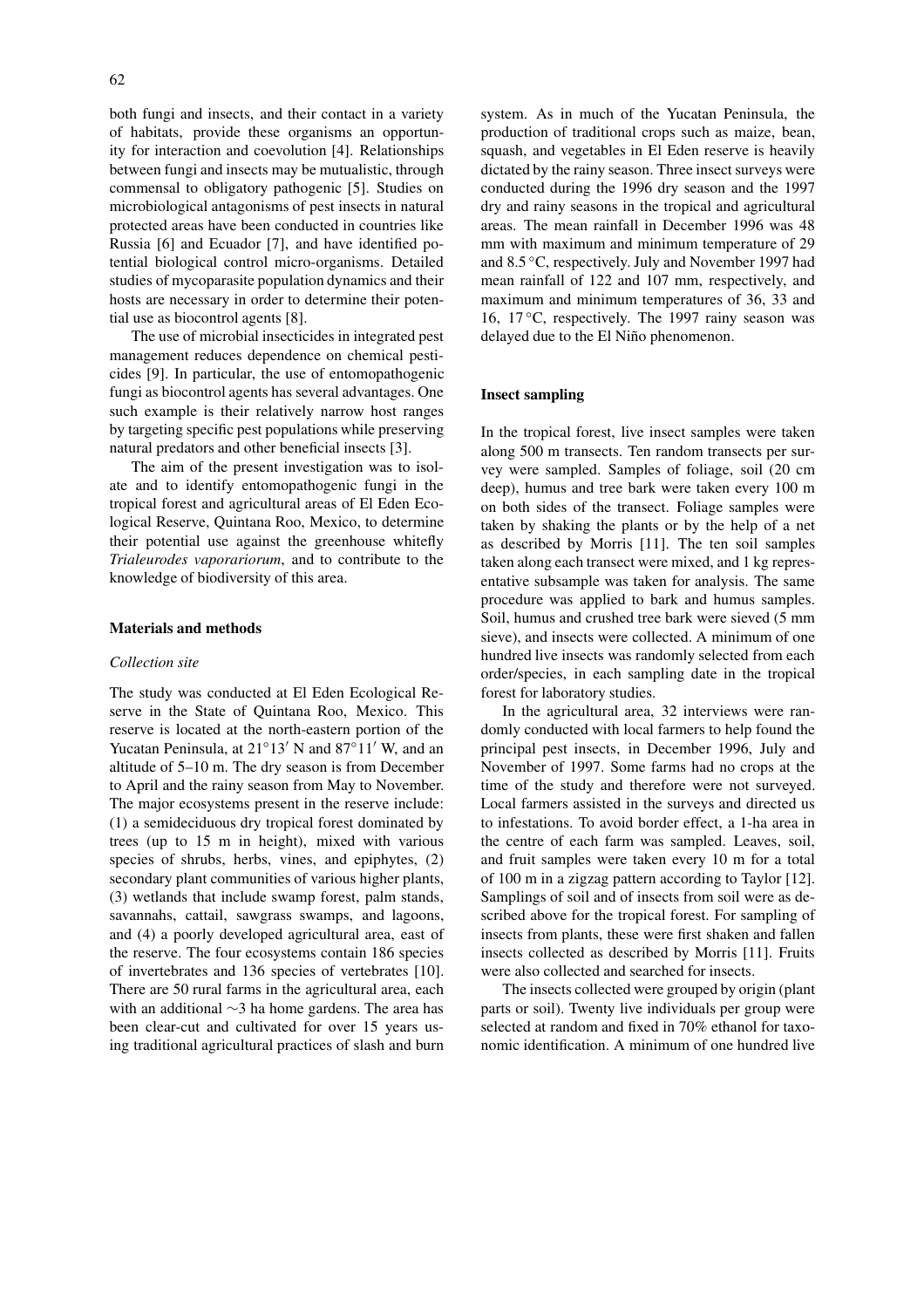insects was randomly selected per species and per sampling date for laboratory studies. The insects were maintained in sterile plastic Petri dishes containing a fragment of host plant material. Dead insects showing mycosis symptoms (i.e., abnormalities in the morphology, colour variation, conspicuous position of appendages) were also collected at random in both areas, and transported to the laboratory in sterile paper bags.

In the laboratory, live insects along with host leaf, bark, or fruit section were placed in sterile plastic vials and incubated at  $25-28\degree C$  at a photoperiod of 12:12 (D:L). Plant materials were replenished as needed. Daily observations were made and dead insects were recorded. Insects that died within 4 weeks following collection were considered as initially infected by pathogens. The dead insects were surface-sterilised with  $0.5\%$  sodium hypochlorite solution for 60 sec, then rinsed three times in sterile distilled water and dried with sterile absorbent paper. The treated insects were then placed in a moist chamber and periodically examined for fungal growth. Dead insects collected from the field were washed for 60 sec each with 0.5% sodium hypochlorite, 0.02% streptomycin sulphate (Laboratorios Pisa, JC, Mexico) solution, and 0.03% rifampicin (Laboratorios Lepetit, MO, Mexico) solution and then rinsed three times in sterile water, dried and placed in a moist chamber as described above.

#### **Insect identification**

Insects were identified by species using previously described methods and keys [13–20]. Some insects were identified by Juan Soria from the Departamento de Entomología, Centro Nacional de Referencia Fitosanitaria, Dirección General de Sanidad Vegetal, Ministry of Agriculture, México. Voucher specimens were deposited with the Entomological Collection of this institution.

#### **Isolation of fungi**

Fragments of mycelia and/or spores from sterilized insects were placed on Sabouraud dextrose agar (DIFCO Laboratories, Detroit, MI) plates supplemented with 0.2% yeast extract (DIFCO) (SDAY medium), with or without antibiotics (0.005% chloramphenicol, La Campana, Cia. Medicinal, DF, Mexico) plus 0.03% rifampicin (Lepetit). Additional SDAY plates were supplemented with 0.02% of rose Bengal (Hycel de Mexico, DF, Mexico). To further assess internal fungal pathogenicity, insects or insect fragments showing fungal growth were retreated with 0.5% sodium hypochlorite and antibiotics (0.02% streptomycin sulphate solution, and 0.03% rifampicin solution), and placed on SDAY plates with and without antibiotics. Plates were incubated at 25 °C in the dark. Fungi were transferred to fresh SDAY plates for colony isolation and identification.

#### **Identification of fungi**

Fungi were identified according to previously described methods and keys, [21–25]. Isolates were preserved as spores in 10% glycerine (Baker, Mexico) and stored at  $4\,^{\circ}\text{C}$ , or in liquid nitrogen at  $-196\,^{\circ}\text{C}$ . Vouchers of pure cultures established *in vitro* were deposited in the Laboratorio de Alelopatía, Instituto de Ecología, Universidad Nacional Autónoma de México (UNAM), and in the Laboratorio de Micología, Instituto de Ecología, A.C., Xalapa, Veracruz. Two atypical *Fusarium* isolates were sent to Dr. W. Gams at the Centraalbureau Voor Schimmelcultures in the Netherlands for identification and were deposited with this institution.

#### **Entomopathogenic potential of isolated fungi**

Criteria used to select potential microbial control agents among the fungal isolates included mainly, pathogenic interaction with the host by the isolation of the pathogen that caused the death of the insect (considering the pathogen as the fungus inside the insect that surfaces after the insect death according to the mechanism of infection of entomopathogenic fungi) [26]; frequency of isolation; speed of growth evaluated by measurements of the colony diameter in solid media (SDAY) after 15 d at  $25^{\circ}$ C; conidial production on SDAY plates after 15 d at  $25^{\circ}$ C; and literature review for entomopathogenicity [27]. Since microbial control agents should have an adequate growth in standard media with a high conidial production for future formulations [28], the isolates were evaluated by measurement of the colony diameter on solid media (SDAY) after 15 d at  $25^{\circ}$ C; and conidial production on SDAY plates after 15 d at 25 ◦C. Conidial production was measured by pipetting 10 ml of sterile 0.1% Tween 20 (Sigma Co, St Louis, MO) in each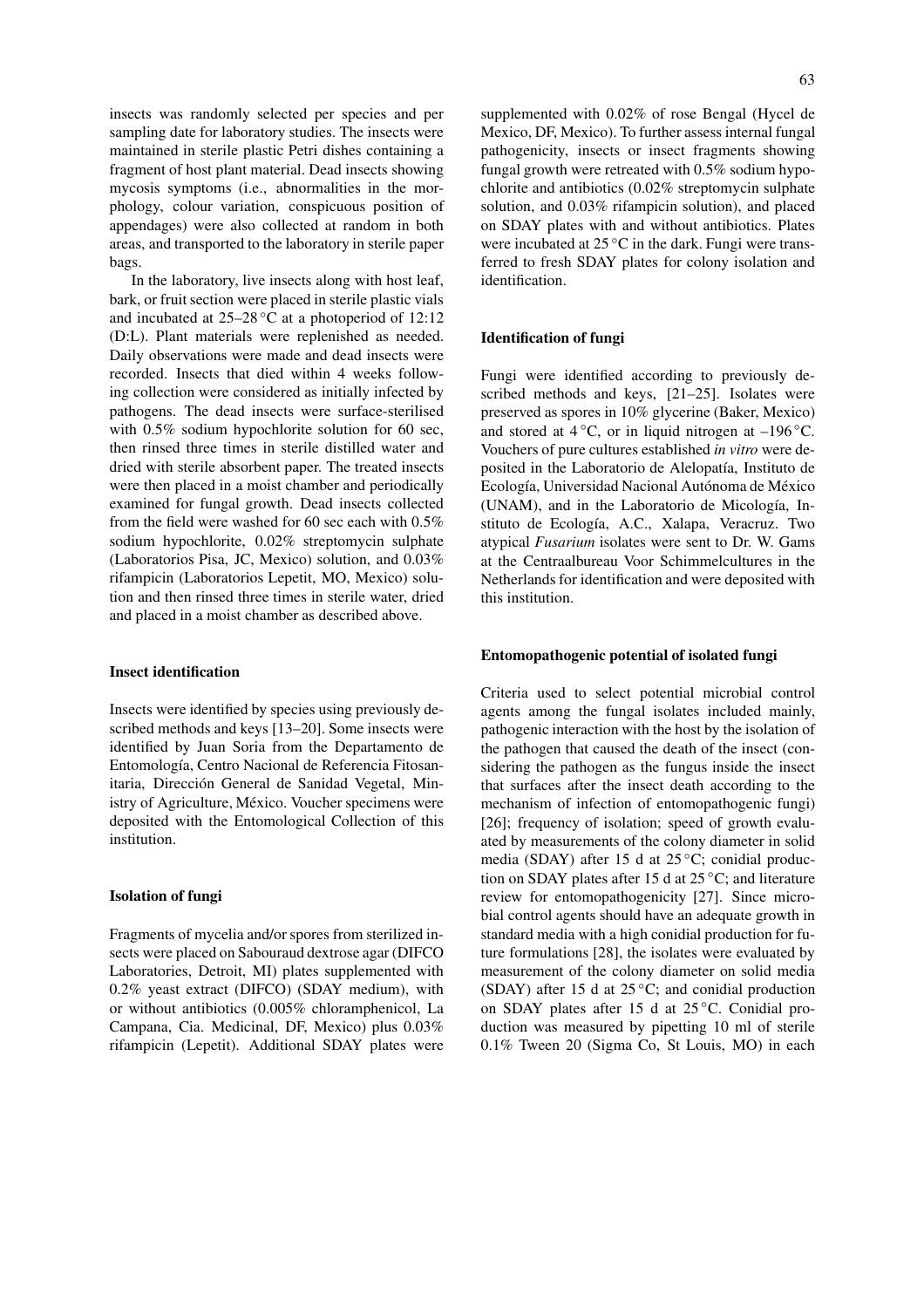plate followed by scraping the culture with a sterile blade to harvest conidia. Conidial concentration was determined using a haemocytometer [27]. Determination of speed of growth and conidial production were done in four replicates in preliminary tests for all the isolates obtained (359), but repeated three times in different days for the seven isolates that showed faster growth and higher conidial production: Four isolates of *F. moniliforme*, two of *F. oxysporum* and one of *P. marquandii*. This last isolate was chosen because species of this genus are commonly entomopathogenic [29, 30].

### **Whitefly bioassays**

Three fungal isolates were finally selected for the whitefly bioassays: *F. moniliforme* Ed29a, *F. oxysporum* Ed322, and *P. marquandii* Ed22. A colony of greenhouse whiteflies (*T. vaporariorum*) was maintained on beans (*Phaseolus vulgaris* L. c.v. Flor de Mayo) at the Instituto de Ecología greenhouse, UNAM. Leaves infested with third-instar nymphs were taken from plants on the day of the experiment, washed in deionized water, and dried with sterile absorbent paper. The sterile leaves infested with whitefly nymphs were examined under the stereomicroscope and third-instar ones were inoculated with  $5 \mu l$  of  $10^{-8}$  conidia ml<sup>-1</sup> suspension of each selected fungal isolate. Conidia suspensions were prepared in 0.1% Tween 20 (Sigma). Control nymphs were treated with sterile 5  $\mu$ l of 0.1% Tween 20. The experimental unit consisted of 20 whitefly nymphs arranged in a completely randomised design with five replicates and repeated three times. Assays were maintained at room temperature. Insect survival was evaluated 4 d after treatment, because in preliminary observations, one of the tested isolates achieved 100% mortality at day 4. Criteria for nymph mortality were insect mummification (nymph invasion and death by the fungus), and emergence of mycelia from the insect. Nymph's mortality by the fungus was verified by the microscopic observation of fungal specific sporulation from the mummified insects after their incubation in a humid chamber at room temperature. Mortality data were analysed by analysis of variance (ANOVA). When the overall F test was significant, means were separated by the Tukey test ( $P < 0.05$ ).

## **Phytopathogenic potential of the most frequently isolated fungus,** *Fusarium oxysporum*

Since *F. oxysporum* has been previously reported as a phytopathogenic fungus, we performed an experiment to test the phytopathogenicity of *F. oxysporum* isolate Ed322 against 3 week-old seedlings of tomato (*Lycopersicon esculentum* L. c.v. Rio Grande), squash (*Cucurbita pepo* L.), bean (*Phaseolous vulgaris* L. c.v. Flor de Mayo) and maize (*Zea mays* L. c.v. Chinampero). The experimental unit was a 500-g pot containing four seedlings. The treatments assayed were: (1) *F. oxysporum* Ed322 microconidia, (2) *F. oxysporum* Ed322 macroconidia, (3) positive control, tomato seedlings inoculated with *F. oxysporum* f. sp. *lycopersici* (a tomato phytopathogenic strain), and squash, bean and maize seedlings inoculated with *F. oxysporum* f. sp. *radicis lycopersici* (a phytopathogenic strain for these three crops), and (4) negative control, (seedlings inoculated with deionized sterile water). Within each treatment, two seedlings were injured and the other two were not. A 1-mm wide blade was used to make four injuries to the base of the seedlings. Stem bases or corresponding sites of injuries were inoculated with 1 ml of a  $10^6$  conidia ml<sup>-1</sup> suspension. Care was taken to insure good and sustained contact of conidia suspension with the stem bases and at sites of injuries. Soil in pots was saturated to field capacity with sterilised water before inoculation to prevent absorption of the inoculae by the soil. Pots were maintained in the Instituto de Ecología, UNAM greenhouse, at 25 ◦C. Experiments were arranged in a completely randomised design with four replicates and repeated three times. Plant survival was evaluated 3 d after treatment.

#### **Results**

#### *Insects and fungi isolation*

In 1997 the rainy season was delayed due to the El Niño phenomenon and consequently few insects were collected during the July 1997 survey. In contrast, insects collected during the November 1997 survey (after the rainy season) were abundant. A total of approximately 3400 insects comprising 18 species (including two mummies) were collected from the two areas in the three surveys. Four species of insects were from the tropical forest and fourteen from the agricultural area.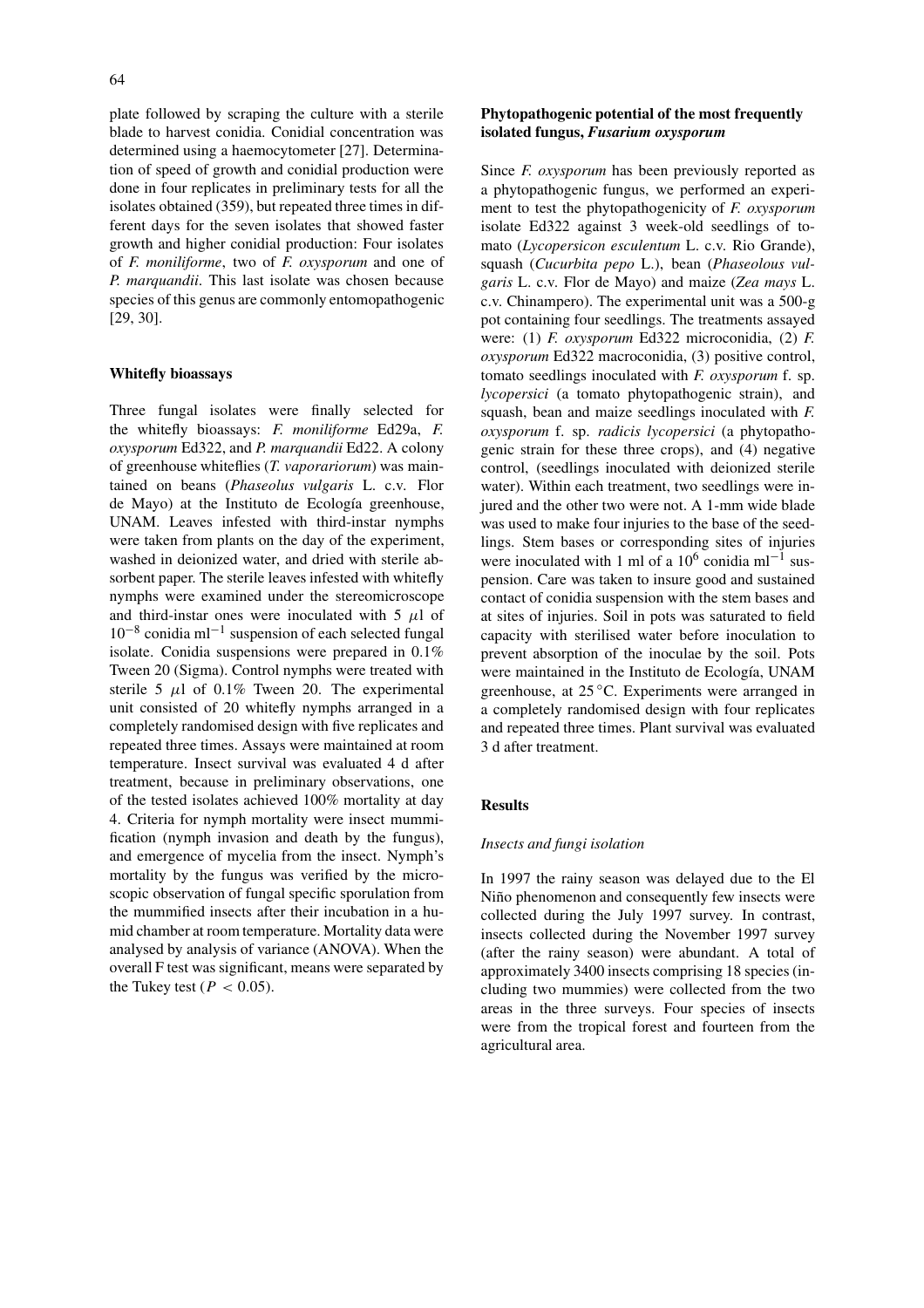From approximately 3400 collected insects in three different surveys, different anamorphic Ascomycetes were recovered. One isolate of *Aspergillus* sp., two of *Penicillium* sp, three of *Paecilomyces marquandii*, and three of *Verticillium* sp. out of 308 insects (2.9%) from three insect orders, Hymenoptera, Diptera and Isoptera in the tropical forest (Table 1). By contrast, numerous insects were collected in the agricultural area during the study period. Fourteen species comprising five orders were identified as pests of crops such as maize, beans and chilli but also of vegetables and fruits (Table 2). As a consequence, a higher number of fungal isolates were recovered from the agricultural area. Four mitosporic Ascomycetes were isolated with high frequency, three isolates from *Aspergillus parasiticus*, 100 of *Fusarium moniliforme*, one of *Aschersonia* sp., and 246 of *Fusarium oxysporum* out of 3100 insects (26.9% of total infected insects (350) or 11.3% of the total sampled insects). All fungi were isolated from 7 insect species in the agricultural area, from which four species belong to families of Homoptera (Membracidae, Cicadellidae, Aphididae and Aleyrodidae), two to Coleoptera (Nitidulidae, Chrysomelidae), and one to Lepidoptera (Noctuidae). The most frequently isolated fungal species was *F. oxysporum*, with 99 isolates out of 200 specimens of the treehopper, *Antianthe viridissima* (Homoptera: Membracidae) collected from chilli crops, 87 isolates out of 400 specimens of the chilli sap beetle, *Carpophilus lugubris* (Coleoptera: Nitidulidae), 30 isolates out of 100 specimens of *Aphis citricola* (Homoptera: Aphididae), and 30 isolates out of 100 specimens of *Dalbulus maydis*(Homoptera: Cicadellidae) (Table 2). *F. oxysporum* represented 70.2% of all fungal isolates from the agricultural area.

#### *Entomopathogenic potential of fungal isolates*

All the isolated fungi (Tables 1 and 2) had pathogenic relationship with their host insects, produced symptoms such as mummification, and have been previously reported as entomopathogens [23, 24, 28]. However, some species, such as *Aspergillus parasiticus* (anamorphic Trichocomaceae) and *Penicillium* sp. (anamorphic Trichocomaceae) are reported as phytoand zoopathogenic, as well as human pathogens [31, 32]. For those reasons these species were not included in the present study. Also, *Aschersonia* sp. (anamorphic Clavicipitaceae), although reported as entomopathogenic [24], was not included in the study due to culture difficulties.

Two species of *Fusarium* (anamorphic Hypocreaceae), *F. moniliforme* and *F. oxysporum* were isolated as pathogens from 98.8% of the infected insects in the agricultural area. This high frequency suggested their role as natural enemies of insects. Both species were further tested for their entomopathogenic potential on *T. vaporariorum* whitefly. One species of *Paecilomyces marquandii* (anamorphic Trichocomaceae), isolated from *Solenopsis* sp. in the tropical forest was also selected as mentioned. Following the results of preliminary growth and conidia production tests, we chose four isolates of *F. moniliforme* (Ed134, Ed29a, Ed311a, and Ed313), two of *F. oxysporum* (Ed124 and Ed322), and one of *P. marquandii* (Ed22), to test for growth and conidia production. Table 3 shows the results of this bioassay. *F. moniliforme* Ed29a and *F. oxysporum* Ed322, two isolates with the highest sporulation, were selected for the whitefly pathogenicity assay. *P. marquandii* Ed22 was also selected because of previous reports on entomopathogenic*Paecilomyces* spp., e.g. *P. farinosus* and *P. fumosoroseus* have been reported as biological control agents of pest insects [29, 30].

Results of third-instar nymph *T. vaporariorum* bioassays showed a high insect mortality (96–97.5%) caused by the three isolates tested, with no significant differences ( $P \leq 0.05$ ) among them (Table 4). Infected nymphs showed different colour changes depending on the fungus, and when the emergent mycelium was again cultured, it showed the specific fungal sporulation of each species.

## *Phytopathogenic potential of Fusarium oxysporum isolate (Ed322)*

Micro- and macroconidia of *F. oxysporum* Ed322 produced no mortality on inoculated tomato, bean, squash and maize seedlings (with and without injuries) compared to the 100% mortality caused by phytopathogenic strains, *F. oxysporum* f. sp. *lycopersici* and *F. oxysporum* f. sp. *radicis lycopersici* (data not shown).

#### **Discussion**

Complex communities, such as tropical forests, are considered stable. The impact of a sudden population change in one species will be cushioned by the large number of interacting species and will not produce drastic effects in the community as a whole. It has been suggested that such buffering mechanism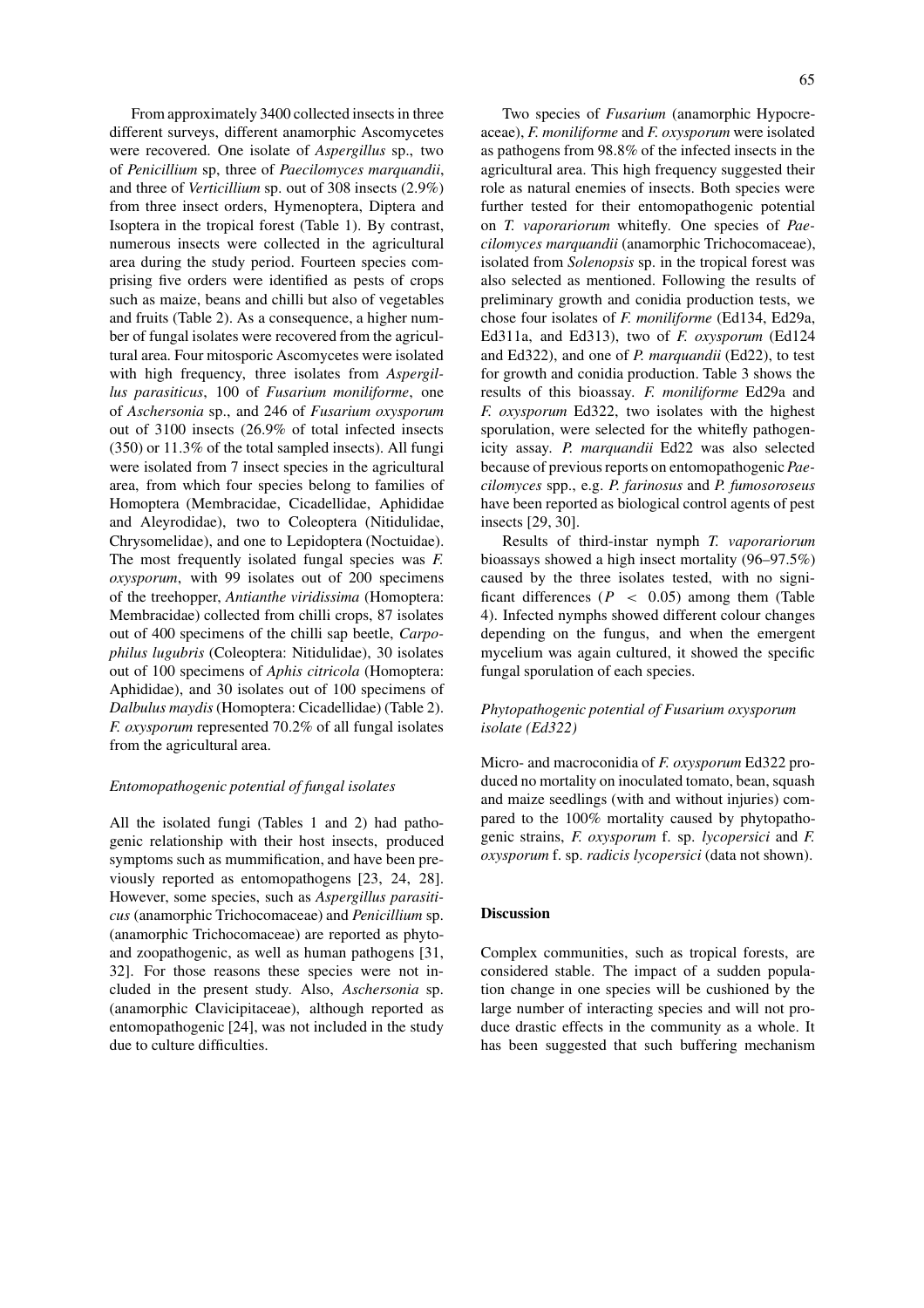| Insect species                                            | Habitat sampled         | Sample date <sup>a</sup> | Entomopathogenic<br>fungi  | % of infection<br>isolates/ $100^{b,c}$ |
|-----------------------------------------------------------|-------------------------|--------------------------|----------------------------|-----------------------------------------|
| Musca sp.<br>Diptera: Muscidae                            | Mummy in<br>soil forest | Dec. $1996d$             | Aspergillus sp.            | $1/3^e$                                 |
| <i>Solenopsis</i> sp. [ants]<br>Hymenoptera: Formicidae   | Soil forest             | Dec. 1996                | Penicillium sp.            | 1                                       |
| <i>Solenopsis</i> sp.<br>Hymenoptera: Formicidae          | Soil forest             | July $1997f$             | Paecilomyces<br>marquandii | 3                                       |
| Apis sp. [bees]<br>Hymenoptera: Apidae                    | Mummy in<br>soil forest | Nov. 1997 <sup>g</sup>   | Penicillium sp.            | $1/5^e$                                 |
| Nasutitermes mexicanus [termites]<br>Isoptera: Termitidae | Sabal bark              | Nov. 1997                | Verticillium sp.           | 3                                       |

*Table 1.* Host insects and entomopathogenic fungi from the tropical forest at El Eden Ecological Reserve, Quintana Roo, Mexico

 $a$ Dec. = December; Nov. = November.

<sup>b</sup> Number of fungal isolates out of 100 insect individuals analysed, except mummies.

cEach fungal isolate corresponds to one individual insect.

dDecember 1996, dry season.

eIsolate/total number of mummies.

<sup>f</sup>In July 1997, because of "El Niño" phenomenon the rainy season had just started.

gNovember 1997, rainy season.

operates in tropical forest where insect outbreaks are unknown. This mechanism contrasts with cultivated communities where pest outbreaks are common [33]. In the present study no pest insects were observed in the tropical forest. Coley and Kursar [34] suggest that insect herbivores are rare in tropical forests because are highly regulated by the third trophic level. This fact may explain the lower number of insects found in El Eden tropical forest. In our study, whiteflies and fall armyworm eggs were found along the edge of the tropical forest near to the agricultural area, but none acting as a pest. Whiteflies sheltering in evergreen hosts and migration of adults, when no cultivated plants are present in the agricultural areas have been reported [35]; and may explain the presence of whiteflies and fall armyworm eggs in the tropical forest edge.

In contrast, pest insects were abundant in the agricultural area. The perturbed environmental conditions of this area are ideal for the proliferation of insects. The area has a low biodiversity and consequently pests' natural enemies are scarce. Whiteflies can cause a total loss of tomato and chili production, mainly due to virus infection transmission [36].

Anamorphic ascomycetes were the only entomopathogenic fungi found in insects collected in both study areas. Identified fungi genera were different in each area, except for *Aspergillus*. All of them are first reports of insect pathogens from El Eden Ecological Reserve. *Paecilomyces marquandii* Ed22 isolated from *Solenopsis* sp., grows fast and causes a high nymph whitefly mortality in the bioassays performed. Different species in these genera have already been studied as mycoinsecticides [37, 38]. However, *P. marquandii* has been poorly studied. It has been investigated for its potential as a biological control agent of free living and plant-parasitic nematodes [39]; as a degrader of plastic materials [40]; and for its capability of producing leucinostatin, a peptide antibiotic with cytotoxic activity [41, 42]. Further studies on the isolated Ed22 *Paecilomyces marquandii* will show if this fungus could be a potential biological control agent against whiteflies.

The genus *Fusarium* was the most significant genus of fungi found in insects at El Eden agricultural area. It was isolated from 98.8% of the sampled insects that showed fungal infection (i.e. 350 infected specimens out of 3100 insects [11.3%] studied in this area). *F. oxysporum* was the most frequent species since it represented 70.3% of all fungal isolates (246 isolates out of 350 fungi). This species has received considerable attention from plant pathologists over the past 80 years because of its ability to cause vascular wilt or root rot diseases in a wide range of plants [43]. Despite the broad host range of the species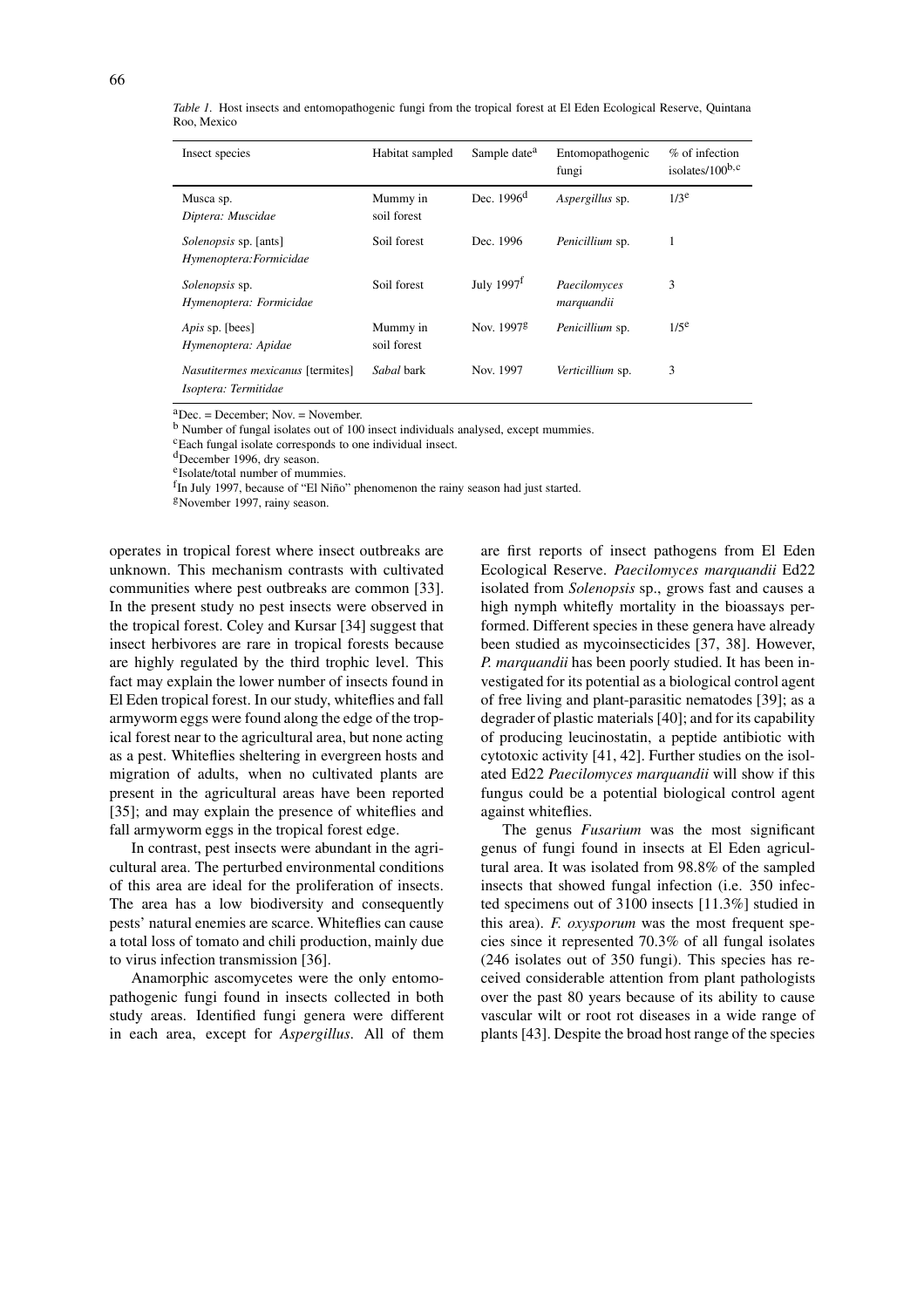| Host plants                                                         | Pest insect species                                                         | Habitat<br>sampled        | Sample<br>date <sup>a</sup>   | Entomopathogenic<br>fungi    | % of infection<br>isolates/100b,c |
|---------------------------------------------------------------------|-----------------------------------------------------------------------------|---------------------------|-------------------------------|------------------------------|-----------------------------------|
|                                                                     | infected insect<br>(non-identified)                                         | Soil                      | Nov. 1997 <sup>d</sup>        | Aspergillus<br>parasiticus   | $\overline{3}$                    |
| Carica papaya<br>(Papaya) <sup>e</sup><br>[Caricaceae] <sup>f</sup> | Acanophora femoralis<br>(Treehoppers)<br>[Homoptera:<br>Membracidae]        | Papaya<br>leaves          | Dec. 1996 <sup>g</sup>        | Fusarium<br>moniliforme      | 30                                |
| Capsicum annuum L.<br>(Jalapeño<br>chilli)<br>[Solanaceae]          | Antianthe viridissima<br>(Treehoppers)<br>[Homoptera:<br>Membracidae]       | Chilli<br>leaves          | Dec. 1996                     | Fusarium<br>oxysporum        | 52                                |
| Capsicum annuum                                                     | Carpophilus lugubris<br>(Chilli sap beetle)<br>[Coleoptera:<br>Nitidulidae] | Chilli<br>fruits          | July 1997h<br>Nov. 1997       | F. oxysporum<br>F. oxysporum | 18<br>22                          |
| Capsicum<br>frutescens<br>(Habanero Chilli)<br>[Solanaceae]         | A. viridissima                                                              | Chilli<br>leaves          | Dec. 1996                     | F. oxysporum                 | 47                                |
| Capsicum<br>frutescens                                              | C. lugubris                                                                 | Chilli<br>fruits          | <b>July 1997</b><br>Nov. 1997 | F. oxysporum<br>F. oxysporum | 23<br>24                          |
| Cucurbita pepo<br>(Squash)<br>[Cucurbitaceae]                       | Acalymma trivittata<br>[Coleoptera:<br>Chrysomelidae]                       | Squash<br>leaves          | Nov. 1997                     | NFI                          |                                   |
| Cucurbita pepo                                                      | Conotelus stenoides<br>[Coleoptera:<br>Nitidulidae]                         | Squash<br>leaves          | Nov. 1997                     | NFI                          |                                   |
| Cucurbita pepo                                                      | Bemisia tabaci<br>(Whitefly)<br>[Homoptera:<br>Aleyrodidae]                 | Squash<br>leaves          | Nov. 1997                     | NFI                          |                                   |
| Cucumis melo L.<br>(Melon)<br>[Cucurbitaceae]                       | B. tabaci                                                                   | Melon<br>leaves           | Nov. 1997                     | NFI                          |                                   |
| Cucumis sativus L.<br>(Cucumber)<br>[Cucurbitaceae]                 | B. tabaci                                                                   | Cucumber<br>leaves        | Nov. 1997                     | NFI                          |                                   |
| Lycopersicon<br>esculentum<br>(Tomato)<br>[Solanaceae]              | B. tabaci                                                                   | Tomato<br>leaves          | <b>July 1997</b><br>Nov. 1997 | NFI<br>NFI                   |                                   |
| Sickingia<br>salvadorensis<br>(Palo de rosa)<br>[Rubiaceae]         | Aphis citricola<br>(aphid)<br>[Homoptera:<br>Aphididae]                     | Palo de<br>rosa<br>leaves | Dec. 1996                     | F. oxysporum                 | 30                                |

*Table 2.* Host plants, pest insect species, and entomopathogenic fungi from the agricultural area at El Eden Ecological Reserve, Quintana Roo, Mexico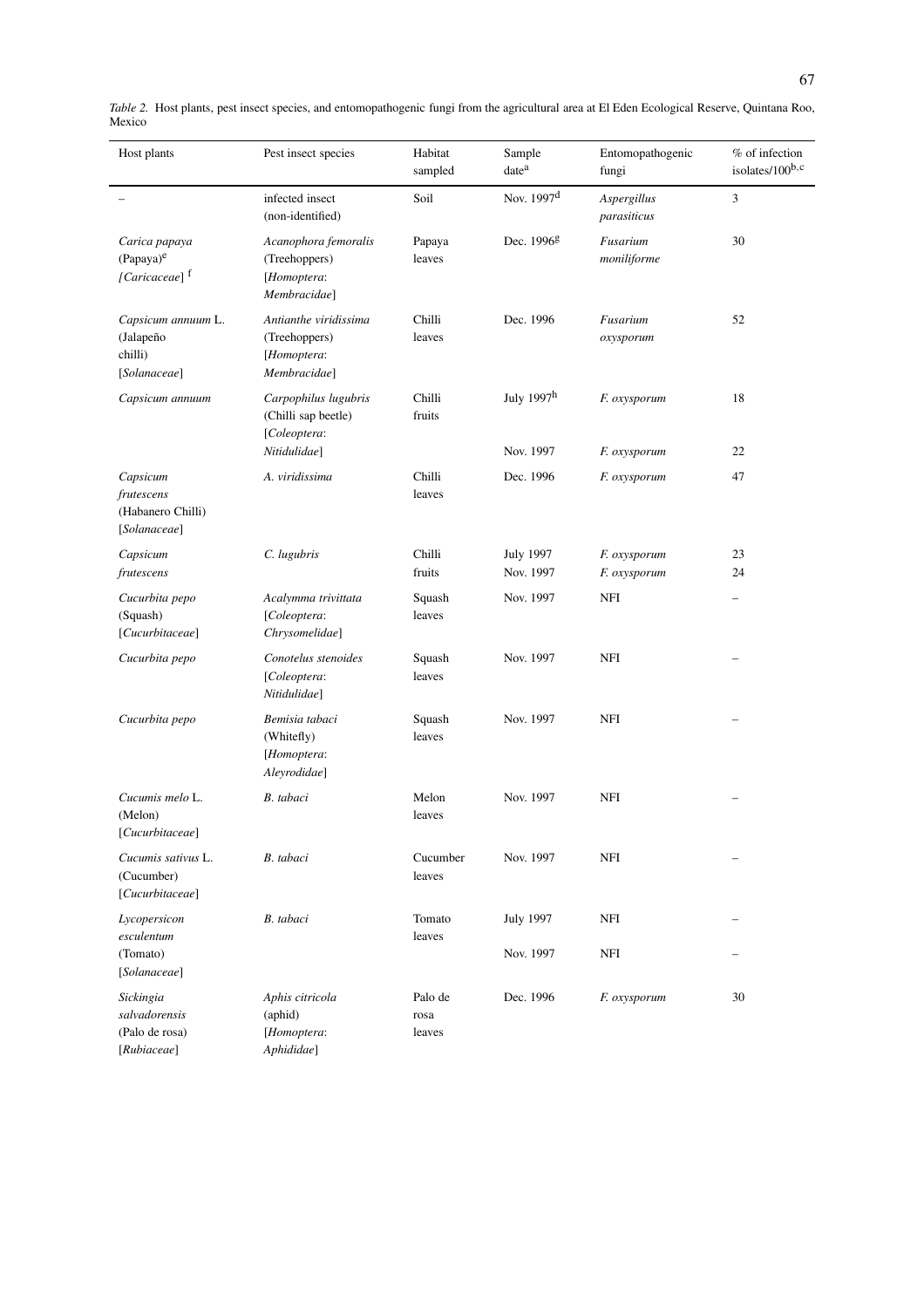| Host plants                                                                  | Pest insect species                                                               | Habitat<br>sampled | Sample<br>date <sup>a</sup>                | Entomopathogenic<br>fungi              | % of infection<br>isolates/100b,c |
|------------------------------------------------------------------------------|-----------------------------------------------------------------------------------|--------------------|--------------------------------------------|----------------------------------------|-----------------------------------|
| Phaseolus vulgaris<br>(Bean)<br>[Fabaceae]                                   | Zabrotes subfasciatus<br>(Bean grub)<br>[Coleoptera:<br>Bruchidae]                | Bean<br>fruits     | <b>July 1997</b>                           | <b>NFI</b>                             |                                   |
| Phaseolus vulgaris                                                           | B. tabaci                                                                         | Bean<br>leaves     | <b>July 1997</b><br>Nov. 1997              | Aschersonia sp.<br>NFI                 | $\mathbf{1}$                      |
| Zea mays L.<br>(Maize)<br>[Poaceae]                                          | Spodoptera frugiperda<br>(Fall armyworm)<br>[Lepidoptera:<br>Noctuidae]           | Maize<br>leaves    | <b>July 1997</b><br>Nov 1997               | F. moniliforme<br>F. moniliforme       | 17<br>13                          |
| Zea mays                                                                     | Dalbulus maydis<br>(Leafhoppers)<br>[Homoptera:<br>Cicadellidae]                  | Maize<br>leaves    | <b>July 1997</b><br>Nov. 1997              | F. moniliforme<br>F. oxysporum         | 40<br>30                          |
| Citrus spp.<br>(Citrus fruits:<br>Orange, lemon,<br>tangerine)<br>[Rutaceae] | Atta sp.<br>(Leaf-cutting ant)<br>[Hymenoptera:<br>Formicidae]                    | Citrus<br>leaves   | Dec. 1996<br><b>July 1997</b><br>Nov. 1997 | <b>NFI</b><br><b>NFI</b><br><b>NFI</b> |                                   |
| Citrus spp.                                                                  | Anastrepha ludens<br>(Mexican fruit fly)<br>[Diptera: Tephritidae]                | Citrus<br>fruits   | <b>July 1997</b><br>Nov. 1997              | <b>NFI</b><br><b>NFI</b>               |                                   |
| Citrus spp.                                                                  | Carphophilus<br>humeralis<br>(Sap beetle)<br>[Coleoptera:<br>Nitidulidae          | Citrus<br>fruits   | <b>July 1997</b><br>Nov. 1997              | <b>NFI</b><br><b>NFI</b>               |                                   |
| Citrus spp.                                                                  | Phyllocnistis citrella<br>(Citrus leaf miner)<br>[Lepidoptera:]<br>Gracillariidae | Citrus<br>leaves   | Nov 1997                                   | <b>NFI</b>                             |                                   |

 ${}^{a}_{a}$ Dec. = December; Nov. = November.

b<sub>Number</sub> of fungal isolates out of 100 insect individuals analysed.

cEach fungal isolate corresponds to one individual insect.

<sup>d</sup>November 1997, rainy season.

eFamily/order in brackets.

f Common name in parenthesis.<br><sup>g</sup> December 1996, dry season.

hBecause of "El Niñ" phenomenon the rainy season had just started.

NFI = no fungal isolates could be recovered from 100 processed individual insects.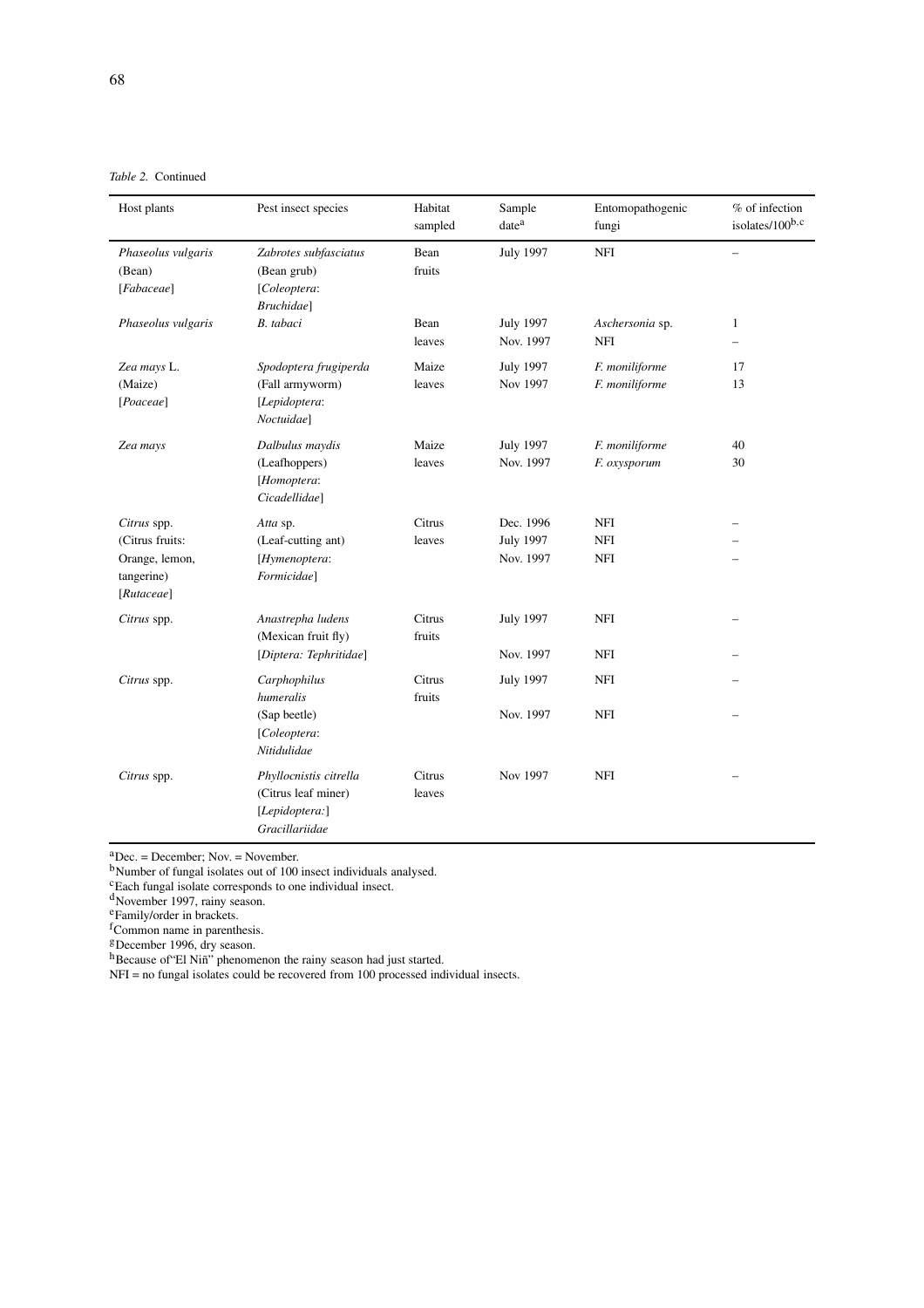*Table 3.* Growth and conidial production of selected fungal isolates

| Fungal isolate                       | Insect host               | Habitat<br>sampled | Growth <sup>a</sup><br>(cm) <sup>b</sup> | Sporulationa<br>(conidia ml <sup>-1</sup> $\times$ 10 <sup>6</sup> ) <sup>b</sup> |
|--------------------------------------|---------------------------|--------------------|------------------------------------------|-----------------------------------------------------------------------------------|
| F. moniliforme<br>$(Ed134)^c$        | Acanophora<br>femoralis   | Papaya<br>leaves   | $8.95 \pm 0.3$                           | $5.35 \pm 1.2$                                                                    |
| F. moniliforme<br>(Ed 29a)           | <b>Dalbulus</b><br>maydis | Maize<br>leaves    | $8.98 \pm 0.26$                          | $178 + 11.23$                                                                     |
| F. moniliforme<br>(Ed311a)           | Spodoptera<br>frugiperda  | Maize<br>leaves    | $8.92 \pm 0.21$                          | $150 \pm 10.59$                                                                   |
| F. moniliforme<br>(Ed313)            | D. maydis                 | Maize<br>leaves    | $8.98 \pm 0.22$                          | $2.34 \pm 0.56$                                                                   |
| F. oxysporum<br>(Ed124)              | Antianthe<br>viridissima  | Chilli<br>leaves   | $8.89 \pm 0.28$                          | $2.77 \pm 1.06$                                                                   |
| F. oxysporum<br>(Ed322)              | Carpophilus<br>lugubris   | Chilli<br>fruits   | $8.96 \pm 0.27$                          | $192 + 11.47$                                                                     |
| Paecilomyces<br>marquandii<br>(Ed22) | Solenopsis sp.            | Soil<br>forest     | $8.19 \pm 0.33$                          | $31.1 \pm 8.61$                                                                   |

<sup>a</sup>Each value represents the mean  $\pm$  standard deviation of three different experiments. Four replicates were made in each experiment

bGrowth measurement (colony diameter) and conidia ml−<sup>1</sup> are reported at 15 d incubation on SDAY medium at 25 °C.<br><sup>c</sup>(Ed = El Eden; first number = date of collect; subsequent numbers=internal keys).

*Table 4.* Percentage of mortality in third-instar nymphs of Trialeurodes vaporariorum caused by selected fungal isolates

| Fungal isolates                      | Mortality $(\%)^{a,b}$ |
|--------------------------------------|------------------------|
| Control <sup>c</sup>                 |                        |
| <i>F. moniliforme</i><br>$(Ed29a)^d$ | $96.6 \pm 3.84$        |
| F. oxysporum<br>(Ed322)              | $97.5 \pm 3.19$        |
| Paecilomyces marquandii<br>(Ed22)    | $95.94 + 3.12$         |

<sup>a</sup>Each value represents the mean  $\pm$  standard deviation of three different experiments. Four replicates were made in each experiment.

<sup>b</sup>Evaluated with a suspension of  $10^8$  conidia ml<sup>-1</sup>.

<sup>c</sup>Sterile 0.1% Tween 20.

 $d$ (Ed = El Eden; first number = date of collect;  $subsequent numbers = internal keys)$ .

as a whole, host specialization of individual isolates is more circumscribed. Isolates with the same or similar host ranges are assigned to special forms (f. sp.) and more than 70 f. sp. have been described for *Fusarium* [44]. More often, host range is restricted to a few plant species. For example, although many plants may be symptomless carriers of *F. oxysporum* f. sp. *lycopersici*, it causes disease only in plants of the tomato genus *Lycopersicon* [45]. However, some f. sp. have broader ranges, such as *F. oxysporum* f. sp. *radicislycopersici*, which in greenhouses can cause disease in members of several plant families other than tomato [46]. For example, *F. oxysporum* f. sp. *orobanche* was developed in the URSS as a weed killer in the seventies [47]. One isolate of *F. oxysporum* has been evaluated as a *Striga* killer in the dryland zones of Africa where this parasitic plant causes losses of 70% in sorghum and maize. In 1995 the results were dramatic, 85% of the *Striga* were wiped out at the seedling stage by this *Fusarium* isolate with the added advantage that it is not toxic to humans and causes no harm to cereal crops [48].

A large number of *Fusarium* spp. are entomopathogenic; some are weak, facultative pathogens, especially of Lepidoptera and Coleoptera, and they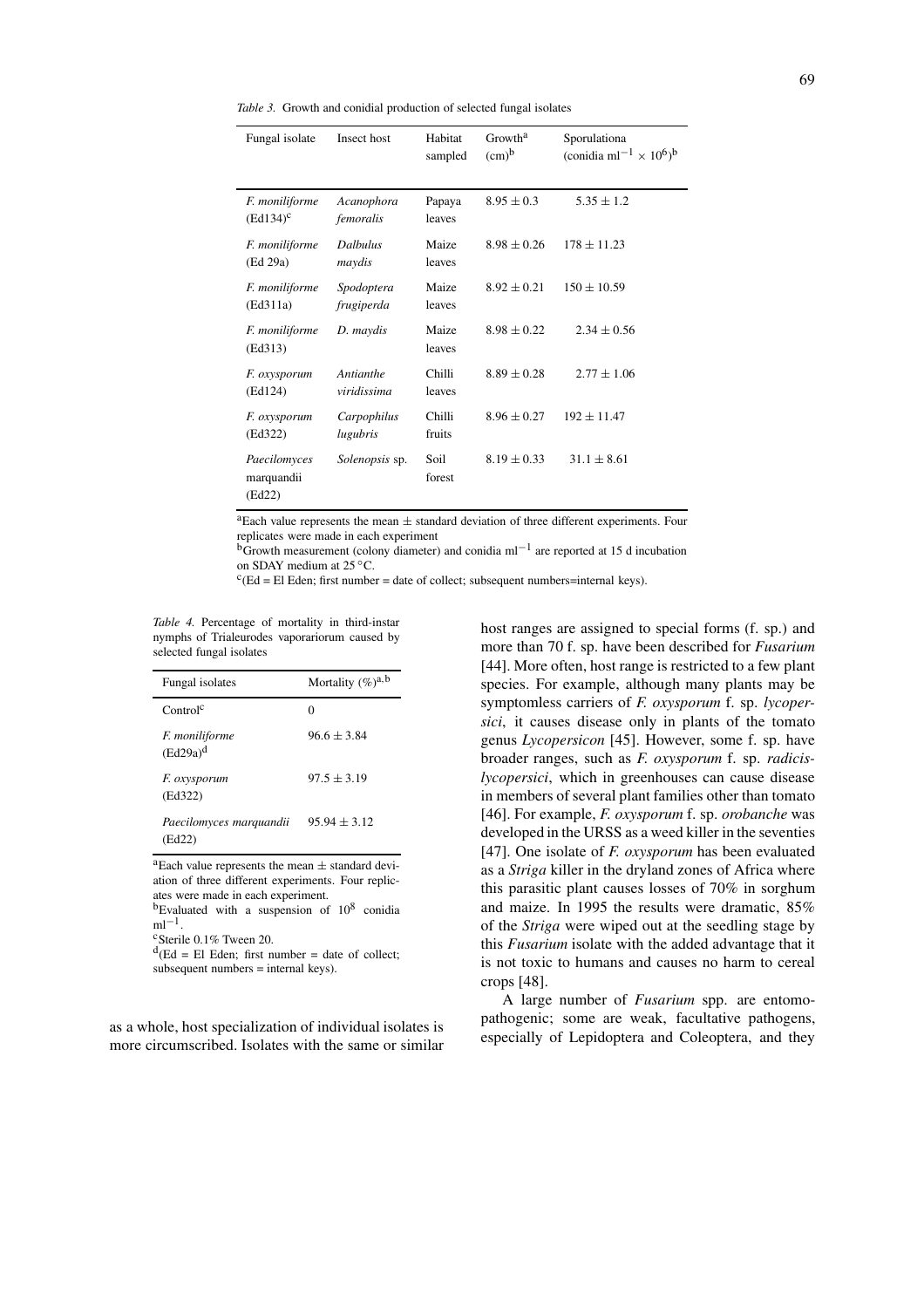colonise their dead host as saprophytes. Kuruvilla and Jacob [49] found that in many cases all insect life stages (*Nilaparvata lugens*), including eggs, are susceptible to *Fusarium*. Highly entomopathogenic species are reported primarily from Homoptera and Diptera [50]. *F. moniliforme* is an extremely common species. Feng-Yan and Qing-Tao [51] reported that 21% of 180 *Fusarium* isolates from 150 dead insects were identified as *F. moniliforme*. *Fusarium oxysporum* is also very common. It has been reported to be highly virulent to larvae of the mosquito, *Aedes detritus*, to larvae of the rice green-horned caterpillar, *Melanitis leda*, and to eggs of the European corn borer, *Ostrinia nubilalis*. It has been also isolated from the aphids *Brevicoryne brassicae*, whiteflies on citrus, and scarab larvae [51].

*Fusarium* isolates from El Eden were principally from homopteran hosts. Isolates *F. moniliforme* Ed29a and *F. oxysporum* Ed322 were highly virulent to thirdinstar nymphs of *T. vaporariorum* in the laboratory. Research on the adverse effects of this fungus on beneficial organisms (including mammals and plants) revealed both harmful as well as safe *Fusarium* isolates in nature [50]. In the present study we observed that Ed322 isolate of *F. oxysporum* was safe for tomato, squash, bean, and maize seedlings. Studies on the potential use of entomopathogenic *Fusarium* species as insect controllers are rare. We concur with previous reports [50] of a need for further studies of *Fusarium* species as potential microbial agents.

#### **Acknowledgements**

This work is a part of the Ph.D. thesis of Andrea Torres-Barragán who thanks the Dirección General de Asuntos del Personal Académico, Universidad Nacional Autónoma de México for the scholarship granted during her studies. We also thank the United States Department of Agriculture for the support of this project (Mx-AES-6 grant FG-Mx-107), M.Sc. Gloria Carrión and Dr. Walter Gams for the identification of fungi, M.S. Juan Soria Morales for the identification of insects, Dr. Sira M. Dabo and Dr. Rocio Cruz Ortega for their revision and valuable comments of the manuscript.

### **References**

- 1. Mishra SC. Role of termites on decomposition process in agroforestry ecosystem and their non-toxic control strategy. Indian Forest 1997; 123: 851–859.
- 2. Balick MJ, Elisabetsky E, Laird SA. Medicinal resources of the tropical forest: biodiversity and its importance to human health. New York: Columbia University Press, 1996.
- 3. Van Driesche RG, Bellows TS. Biological control. New York: Chapman Hall, 1996.
- 4. Murrin F. Fungi and Insects. In: Howard DH, Miller JD, eds. The Mycota, Vol. VI, Human and animal relationships. Berlin: Springer Verlag, 1996: 365–388.
- 5. Charnley AK. Entomopathogenic fungi and their role in pest control. In: Wicklow DT, Söderström B, eds. The Mycota, Vol. IV. Berlin: Springer-Verlag, 1997: 185–201.
- 6. Allen GE, Ignoffo CM, Jacques RP. Microbial control of insect pests: future strategies in pest management systems. Selected papers from NSF-USDA-University of Florida workshop, held at Gainesville, Florida on January 10–12, 1978. Gov Rep Announ & Index (GRA&I), 1980: Issue 05.
- 7. Ellison CA, Evans HC. Amazon -ingly useful fungi- a biological control cornucopia? Mycologist 1996; 10: 11–13.
- 8. Jeffries P. Mycoparasitism. In: Wicklow DT, Söderström B, eds. The Mycota, Vol. IV. Environmental and microbial relationships. Berlin: Springer-Verlag, 1997: 149–164.
- Butt TM, Jackson CW, Magan N. Fungi as biocontrol agents: progress, problems and potential. Bristol: Cabi Publishing, 2001.
- 10. Gómez-Pompa A. La vegetación en la zona Maya. In: Schmidt P, de la Garza M, Nalda E, eds. Los Mayas. México: Consejo Nacional para la Cultura y las Artes/Instituto Nacional de Antropología e Historia, 1998: 39–51.
- 11. Morris FF. Sampling insect populations. Ann Rev Entomol 1960; 5: 243–264.
- 12. Taylor LR. Assesing and interpreting the spatial distributions of insect populations. Ann Rev Entomol 1984: 29: 321–357.
- 13. Peterson A. Larvae of insects, Part I: Lepidoptera and plant infesting hymenoptera. Michigan: Edwards Brothers Inc., 1973.
- 14. Ramos de Mejía, A. Guía Ilustrada para la Identificación de Adultos de Moscas (Diptera-Tephritidae) que Afectan a la Fruta en México y de Especies Exóticas de Importancia Cuarentenaria. México: Secretaria de Agricultura y Recursos Hidraúlicos, 1975.
- 15. Coronado R, Márquez A. Introducción a la Entomología, Morfología y Taxonomía de Insectos. México: Limusa, 1982.
- 16. Thaw J. Pest identification notebook materials. USA: Professional Development Center, Plant Protection Quarantine, 1988.
- 17. Garham JR, ed. Insect and mite pest in food, an illustrated key. Agriculture handbook No. 655, Vols. 1 and 2. Washington, DC: United States Department of Agriculture/Agricultural Research Service/United States Department of Health and Human Services/Public Health Service/Food and Drug Administration, 1990.
- 18. Urias-Morales C, Rodriguez-Montessoro R, Alejandre T. Áfidos como Vectores de Virus en México, Vol. II. Identificación de Áfidos de Importancia Agrícola. México: Colegio de Postgraduados, 1992.
- 19. Ortega-Arenas LD. Colecta, montaje y determinación de Aleyrodidae. Fitofilo 1995; 88: 53-70.